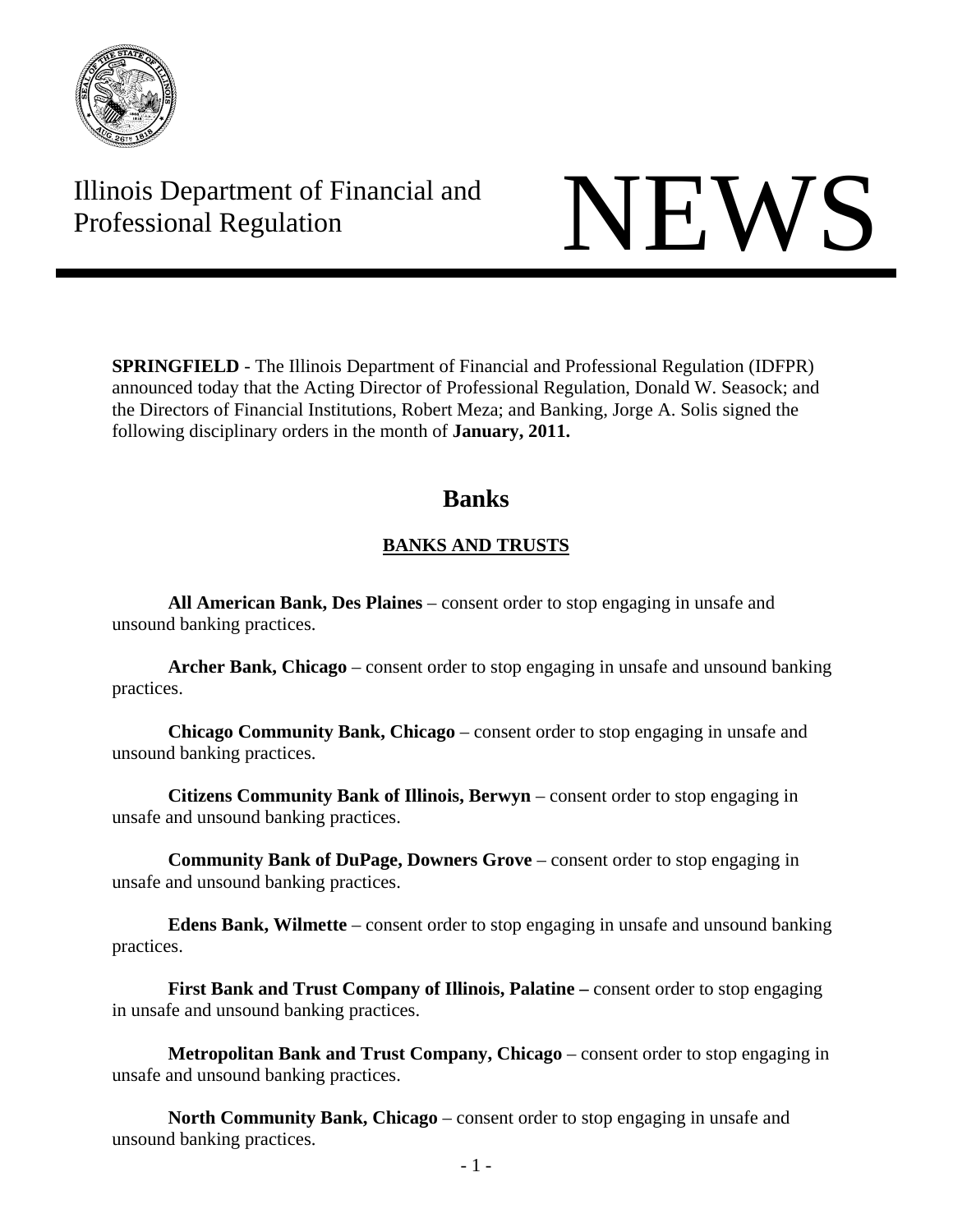**Plaza Bank, Norridge** – consent order to stop engaging in unsafe and unsound banking practices.

 **The First Commercial Bank, Chicago** – consent order to stop engaging in unsafe and unsound banking practices.

#### **RESIDENTIAL MORTGAGE**

**Access Financial Services, Inc., Park Ridge** – residential mortgage license (MB.0006345) order rescinding fine per hearing.

**Crawford Law Group, Irvine, CA** – ordered to cease and desist conducting unlicensed mortgage activities for loan modification services and fined \$25,000.

**Custom Mortgage, LLC, Arlington Heights** – residential mortgage license (MB.6760198) fined \$1,000 per Consent Order.

**EquiPoint Financial Network, Inc., San Diego, CA** – residential mortgage license (MB.0004742) order rescinding fine per hearing.

**First Switzerland Financial, Ltd., Chicago** – residential mortgage license (MB.0005388) fined \$1,000 per Consent Order.

**Home Servicing, LLC, Baton Rouge, LA** – residential mortgage license (MB.6760347) order rescinding fine per hearing.

**Illinois Loan Modification, Chicago** – ordered to cease and desist conducting unlicensed mortgage activities for loan modification services and fined \$25,000.

**Loan Mod One a/k/a LoanMod a/k/a LMO Direct, LLC, Las Vegas, NV** – ordered to cease and desist conducting unlicensed mortgage activities for loan modification services and fined \$25,000.

**Omegabank Mortgage, Ltd. a/k/a Omega Business Center a/k/a Investment & Development, LLC, Chicago** – ordered to cease and desist conducting unlicensed mortgage activities for loan modification services and fined \$25,000.

**Security Mortgage, Inc., Hinsdale** – residential mortgage license (MB.0003111) fined \$500 for violations of the Anti-Predatory Lending Database.

**Silver Star, LLC, Libertyville** – ordered to cease and desist conducting unlicensed mortgage activities for loan modification services and fined \$25,000. (This Order is currently under Appeal)

**The Valadez Group, Mundelein** – ordered to cease and desist conducting unlicensed mortgage activities for loan modification services and fined \$25,000.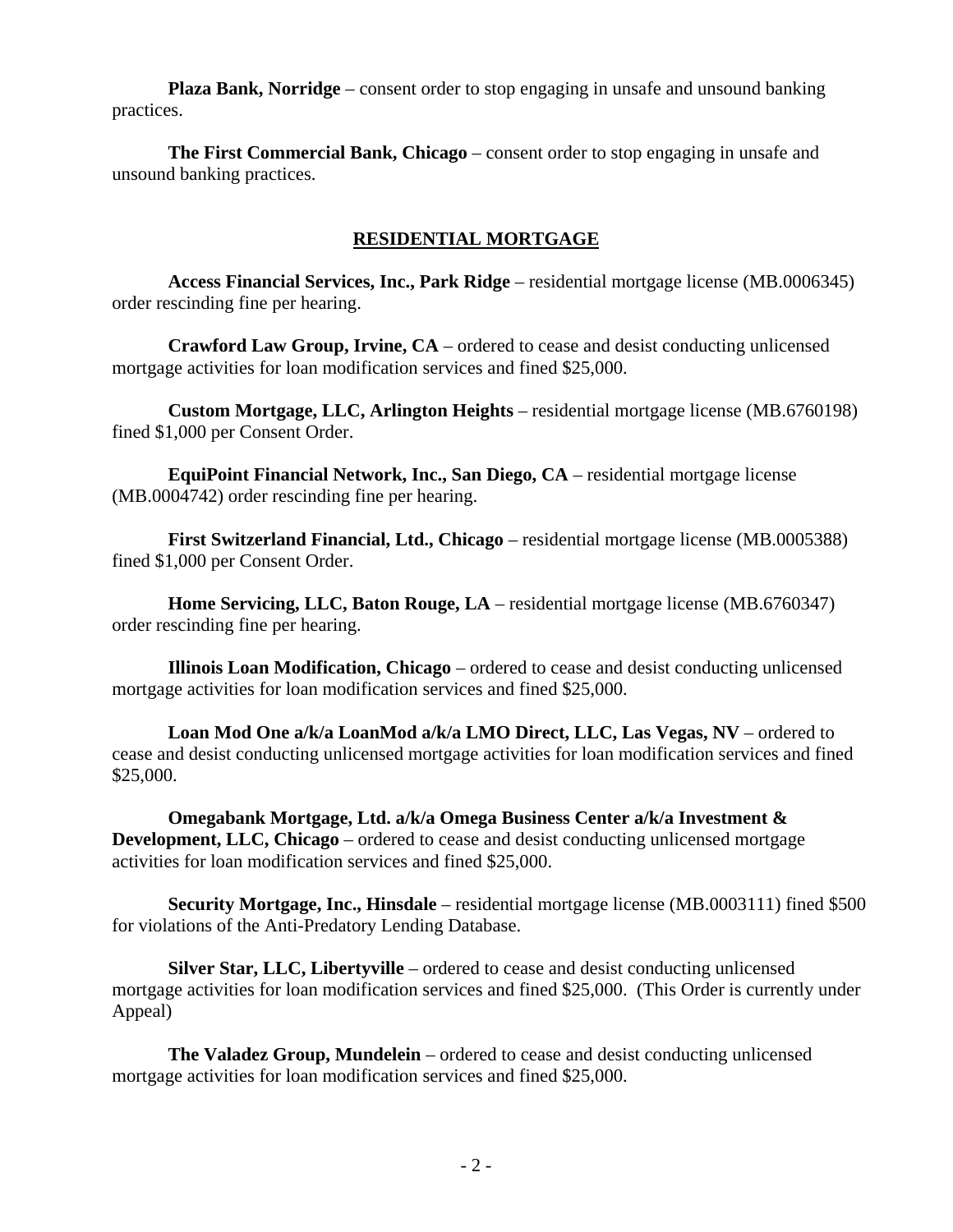# **Financial Institutions**

*Note: If a licensee has exercised its right to a hearing pursuant to statute, an order on this list may not be final.*

#### **CONSUMER CREDIT**

 **Advance America, Cash Advance Centers of IL, Inc. d/b/a Advance America, Cash Advance Centers, 1311 North Galena Avenue, Suite 150, Dixon** – CILA License (1484) fined \$1,500 for the following violations: Improper simple interest calculations and licensee has not made loan payable as agreed between the lender and obligor in the loan agreement.

 **Advance America, Cash Advance Centers of IL, Inc. d/b/a Advance America, Cash Advance Centers, 1770 South Rosentiel Drive, Freeport** – CILA License (1832) fined \$1,050 for failure to properly disclose security.

 **Advance America, Cash Advance Centers of IL, Inc. d/b/a Advance America, Cash Advance Centers, 2367 Bloomington Street, Streator** – CILA License (1480) fined \$6,000 for the following violations: Improper simple interest calculations and licensee has not made loan payable as agreed between the lender and obligor in the loan agreement.

 **Community Financial Loan Company, Inc. d/b/a Speedy Loan, 2850 Belvidere Rd., Waukegan** – CILA License (1465) fined \$1,525 for the following violations: Improper simple interest calculations, the annual percentage rate was not accurately disclosed, the loan contract did not accurately disclose the schedule of payments or the total payments, security was not released, and an executed copy of paid contract or other legal document retained in the file but not stamped "PAID IN FULL" or equivalent.

 **Consumer financial Services Corporation, 4 Ohio St., Unit B, Joliet** – CILA License (3400) fined \$6,250 for the following violations: Licensee maintains records off-site without the directors preapproval, security was not properly disclosed, original documents, or approved equivalent, not cancelled or returned following payoff, interest rebate was insufficient, wage assignment was accepted from borrower that contained blank spaces, and security was not released.

 **Consumer financial Services Corporation, 4 Ohio St., Unit B, Joliet** – CILA/SFA License (3400) fined \$7,200 for the following violations: A legal instrument taken in connection with the loan did not bear the loan/transaction number, the loan contract did not accurately disclose the date of the loan, security was not properly disclosed, original documents, or approved equivalent, not cancelled or returned following payoff, interest rebate was insufficient, the loan contract did not accurately disclose the schedule of payments or the total of payments, file did not contain evidence of a contract signed or acknowledged by the borrower.

 **Great Lakes Specialty Finance, Inc. d/b/a Check 'N Go, 22 E. West Newell Rd., Suite A, Danville** – CILA License (3054) fined \$4,000 for the following violations: The loan contract did not accurately disclose the schedule of payments or the total of payments, the payment receipt did not accurately show the required elements, the lender took security other than the vehicle title on a title-secured loan, lender did not have possession of the original title registered to the borrower(s) on the title-secured loan, title-secured lender did not obtain the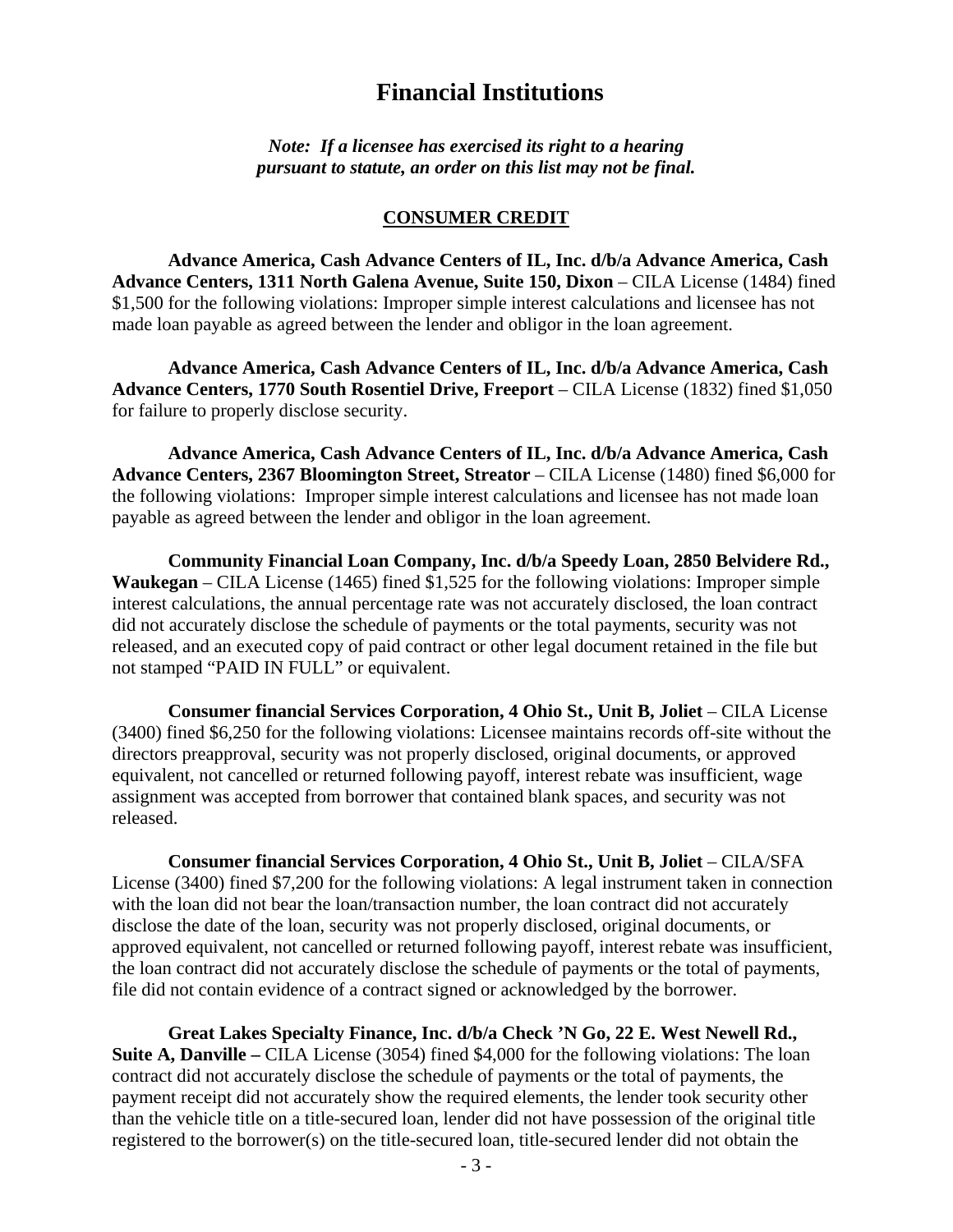borrower's most recent income documentation available at the time the loan was made, a title secured lender made an additional loan to a borrower who had an outstanding title-secured loan within the preceding 15 days, and annual percentage rate and finance charge in the Truth-in-Lending disclosure were not more conspicuous than the other items in the disclosure.

 **Great Lakes Specialty Finance, Inc. d/b/a Check 'N Go, 1935 N Mannheim Rd., Melrose Park –** CILA License (3084) fined \$5,025 for the following violations: Improper simple interest calculations and an executed copy of paid in full contract or other legal document retained in file but not stamped "PAID IN FULL" or equivalent.

 **Great Lakes Specialty Finance, Inc. d/b/a Check 'N Go, 511 E Norris, Ottawa –**  CILA License (3070) fined \$4,000 for failure to properly calculate simple interest.

 **Illinois Lending Corporation, 3608 Avenue of the Cities, Moline – CILA License** (1388) fined \$1,050 for the following violations: Security was not released and an executed copy of paid contract or other legal document retained in file but not stamped "PAID IN FULL" or equivalent.

 **Oak Financial Acceptance, Inc., 7300 W College Dr., Palos Heights –** SF License (873) fined \$5,025 for the following violations: Recording fee or closing cost was collected but not marked paid in full, the annual percentage rate was not accurately disclosed, license did not properly maintain loan records for two years after final entry, license did not properly maintain loan records for two years after final entry, interest rebate was insufficient, the loan contract did not accurately disclose the schedule of payments or the total of payments, incomplete, incorrect or improper disclosure of itemization of amount financed, and mortgage was not properly released.

 **SFC of Illinois, L.P., 1408 Sycamore, De Kalb** – CILA License (2443) fined \$2,125 for the following violations: Original documents, or approved equivalent, not cancelled or returned following payoff, security was not released, and an executed copy of paid contract or other legal document retained in file but not stamped "PAID IN FULL" or equivalent.

 **Tidewater Finance Company d/b/a Tidewater Motor Credit, 6520 Indian River Rd., Virginia Beach, VA** – SF License (1026) fined \$3,200 for the following violations: Repossession file did not contain signed receipts showing the collateral purchased, the amount paid and the name of the obligor, repossession file did not indicate a statement of final accounting containing the required information was sent to the borrower, repossession file did not contain a copy of the condition of collateral at time of repossession, and the licensee did not have receipts to document charges in connection with the sale of collateral.

 **Title Cash of Illinois, Inc. d/b/a Ca\$h-2-Go, 1300 E Washington St., Peoria –** CILA License (2095) fined \$14,500 for the following violations: Original documents or approved equivalent, not cancelled or returned following payoff, make, model, year and VIN of automobile were not on the title-secured loan document, documentation was not in the file to indicate lien was released or title was returned to borrower on a title secured-loan within 24 hours or 5 days if paid by check, title-secured lender did not obtain borrower's most recent income documentation available at the time the loan was made, licensee has not made loan payable as agreed between the lender and obligor in the loan agreement, licensee did not send borrower a Notice of the Right to Redeem with all required information, licensee did not give written notice of intended sale/disposition of repossessed collateral including all required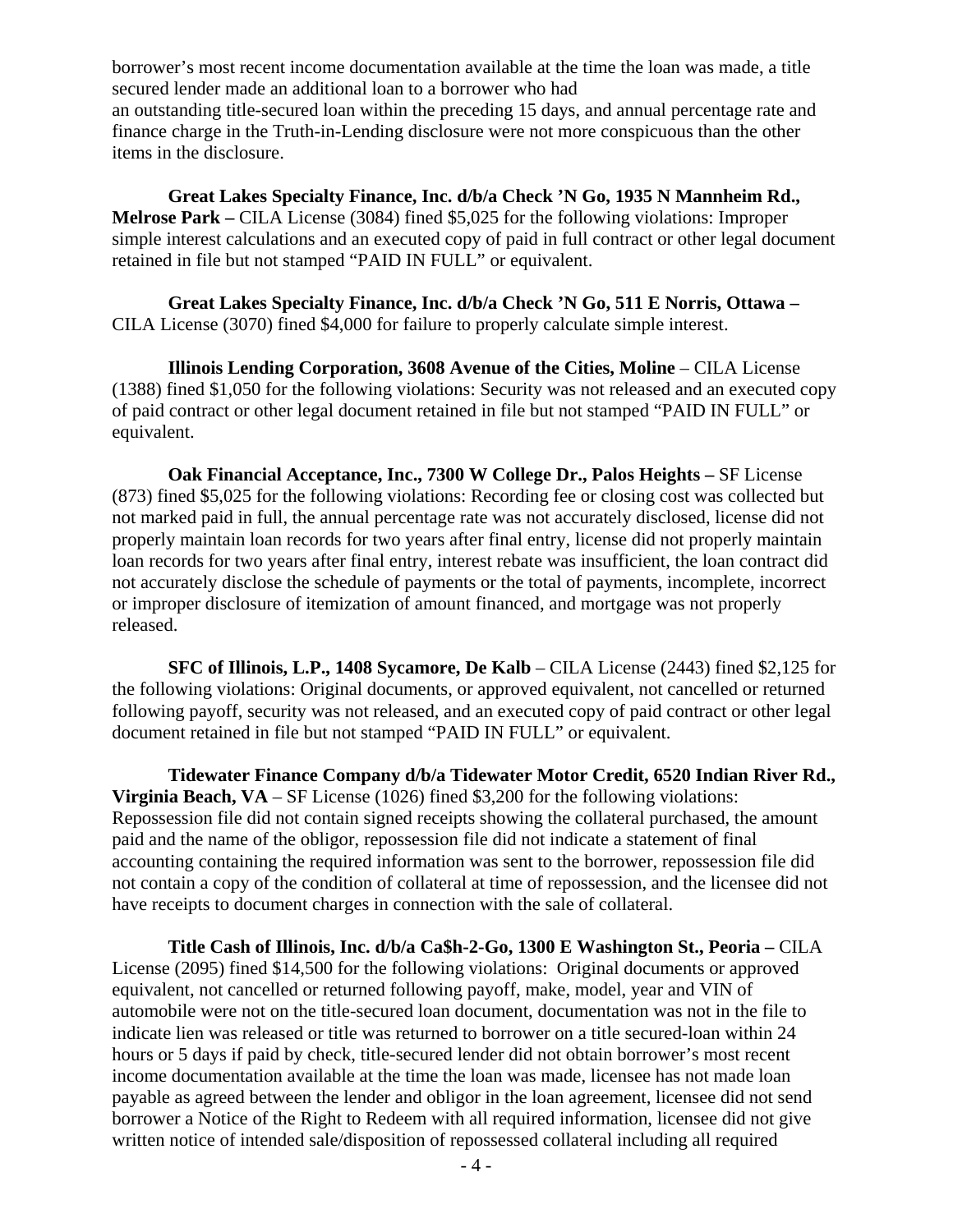information, payment history of the repossession account did not properly identify the proceeds from the sale of collateral, the title-secured lender took possession of the vehicle without prior written notice to the borrower that included borrower's right to make vehicle available to lender and obtain personal belongings without additional charge, a title-secured lender made an additional loan to a borrower who had an outstanding title-secured loan within the preceding 15 days. Lender did not enter into the database that the borrower's loan was paid in full or cancelled on the day the transaction was made, lender did not properly enter loan(s) made into the database on the day made, and licensee did not properly update the state database with the required information on the day the transaction or event occurred.

 **Title Cash of Illinois, Inc. d/b/a Ca\$h-2-Go, 607 Keokuk St., Lincoln** – CILA License (2082) fined \$3,450 for the following violations: Title-secured lender did not obtain borrower's most recent income documentation available at the time the loan was made, licensee did not give written notice of intended sale/disposition of repossessed collateral including all required information, and lender did not input accurate information into database to determine if the obligor was eligible for a loan.

 **Title Lenders, Inc. d/b/a USA Payday Loans, 13647 S. Cicero Ave., Crestwood** – CILA License (2203) fined \$2,400 for the loan document or other legal instrument containing blanks.

 **V-Max, Inc. d/b/a American Cash Advance, 1540 W. Jefferson Street, Springfield –**  CILA License (1303) fined \$1,575 for the following violations: The loan document or other legal instrument contained blanks, the loan register or transaction register was not properly maintained, the payment record for a simple interest loan did not show the amount and date of each payment of principle and interest, the principle balance due, the date to which interest is paid or itemize other charges collected, the Truth-in-Lending box was not properly completed, and incomplete, incorrect or improper disclosure of itemization of amount financed.

#### **CURRENCY EXCHANGE**

 **119th & Halsted Currency Exchange, Inc., 11932 S. Halsted Street, Chicago –** Currency Exchange License (2552) fined \$1,500 for failure to maintain the statutorily required minimum net worth.

 **Chicago Heights Currency Exchange, Inc., 82 Illinois Street, Chicago Heights –** Currency Exchange License (2269) fined \$2,900 for failure to maintain the statutorily required minimum net worth.

 **Madison Francisco Currency Exchange, Inc., 2848 W. Madison, Chicago –** Currency Exchange License (3149) fined \$1,050 for failure to maintain the statutorily required minimum net worth.

 **New North Central Currency Exchange, LTD, 5558 1/2 W. North Avenue, Chicago –** Currency Exchange License (3331) fined \$1,700 for failure to maintain the statutorily required minimum net worth.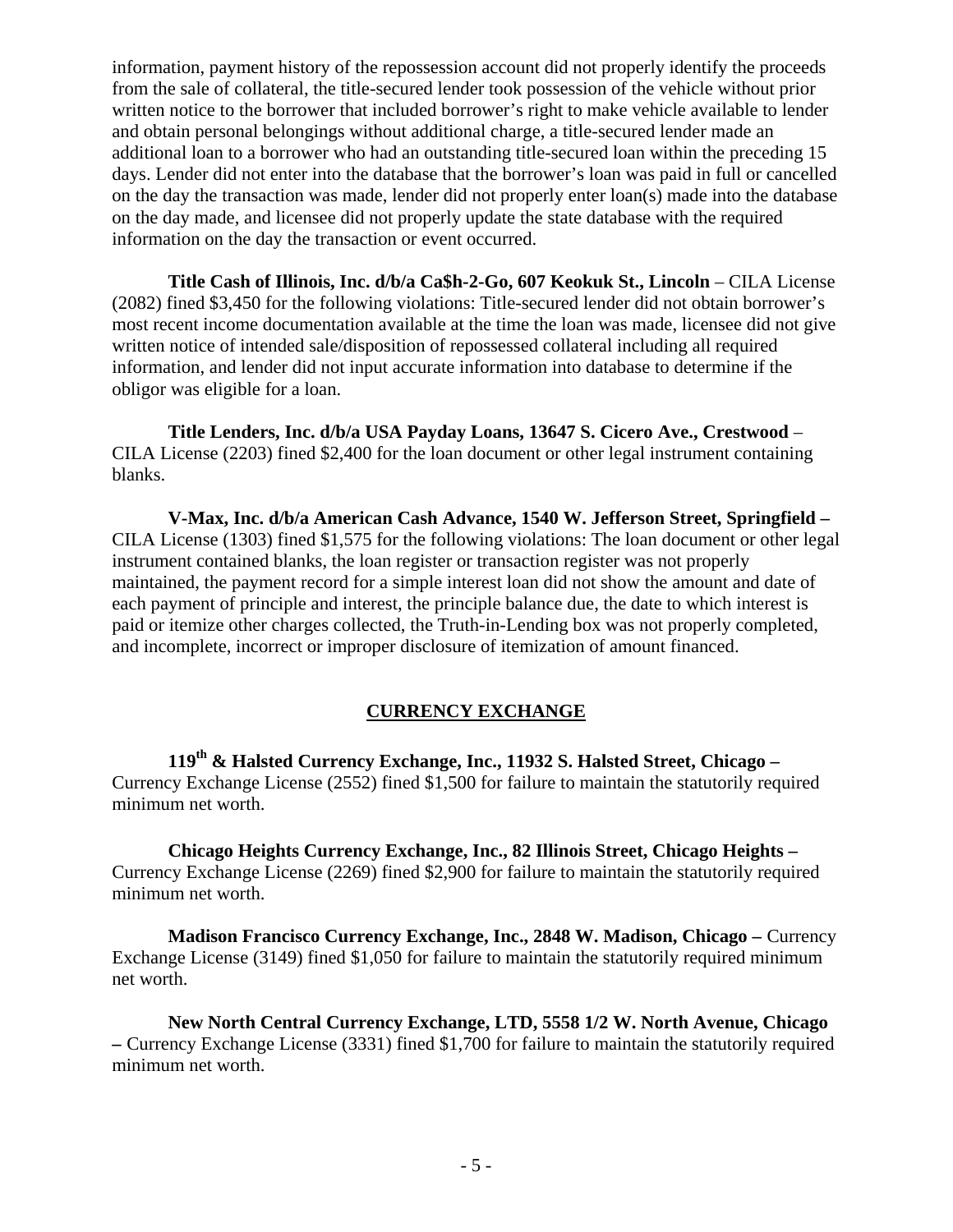# **Professional Regulation**

#### **ACCOUNTANT**

 **Eugene Varnado, South Holland** – licensed certified public accountant license (065- 009460) reprimanded and fined \$1,000 for failure to respond to the Department concerning complaints from two clients

 **Kenneth Mueller, Austin, TX** – registered certified public accountant license (239- 017364) indefinitely suspended following a suspension of practice before the US Securities and Exchange Commission.

#### **BARBER, COSMETOLOGY, ESTHETICS AND NAIL TECHNOLOGY**

 **Thurman Freeman, Chicago** – barber license (006-063773) issued on suspension for 180 days, followed by indefinite probation for a minimum of three years and fined \$250 due to felony conviction, unlicensed practice and unprofessional conduct.

 **Darren Galloway, Calumet City** – barber license (006-062186) placed on probation for three years after misrepresented information on his application for licensure (criminal convictions).

 **Maurice Kilo, Chicago** – barber license (006-061582) automatically and indefinitely suspended due to violation of probation and consent order.

 **Tyrone Williams, Aurora** – barber license (006-063770) issued with reprimand and fined \$500 for intermittent unlicensed practice and past criminal convictions.

**Samantha Clark, Mount Vernon** – cosmetologist license (011-270751) reprimanded and fined \$250 for practicing cosmetology when her license had lapsed.

 **Wayne Dunwoody, Springfield** – cosmetologist license (011-292097) issued and placed on indefinite probation for a minimum of three years due to felony convictions and unprofessional conduct.

 **Timothy Hill, Champaign** – cosmetologist license (011-257492) automatically and indefinitely suspended due to a violation of probation and consent order.

 **Michele McKenna-Zaper, Lemont** – nail technician license (169-005499) and nail technology teacher license (170-000240) both placed on indefinite probation after defaulted on an Illinois educational loan and has now entered into a repayment agreement.

 **Toscha Simmons, Chillicothe** - nail technician license (169-022839) issued and placed on probation for three years due to felony conviction and unprofessional conduct.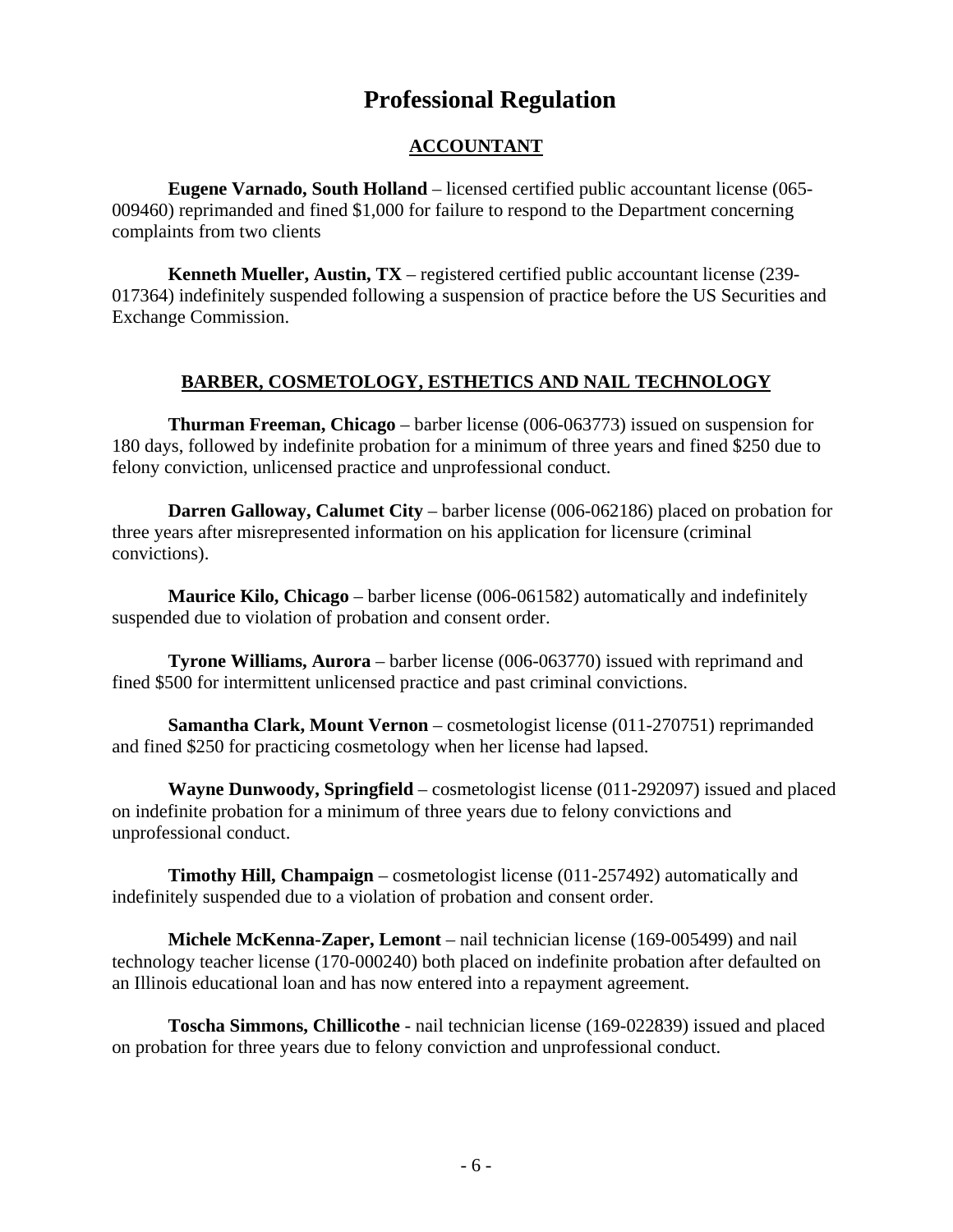**Johnny Vo, Jacksonville and Nail Time, Jacksonville** – nail technician license (169- 015203) placed on probation for two years and fined \$1,000 and salon license (189-006811) placed on probation for two years for aiding and assisting the unlicensed practice of nail technology or cosmetology by two individuals and engaging in unprofessional conduct by maintaining the salon in an unsanitary condition.

 **Malcom X College, Chicago** – nail technician school license (171-000121) reprimanded and fined \$3,500 for offering hair braiding courses without proper licensure and allowed unlicensed individuals to take said courses and ordered to cease and desist from offering hair braiding or cosmetology courses until properly authorized to do so.

 **Beautiful Nails, Waukegan** – salon license (189-012256) reprimanded and fined \$500 for aiding and assisting the unlicensed practice of nail technology by one individual.

 **Famous Fadez, Hanover Park** – salon license (189-012331) indefinitely suspended and fined \$1,000 for aiding and abetting the unlicensed practice of barbering, cosmetology, esthetics, hair braiding or nail technology.

 **Salon O'65, LLC, Chicago** – salon license (189-012901) reprimanded and fined \$500 due to unlicensed practice from January 2009 until June 2010.

 **Corpo Bello Full Service Salon & Day Spa, Ltd., Peoria** – (unlicensed) ordered to cease and desist the unlicensed practice as a salon or barbershop.

 **Lucy Garcia, North Riverside** – (unlicensed) ordered to cease and desist the unlicensed practice of cosmetology.

 **Kennedy King College, Chicago** – (unlicensed) ordered to cease and desist the unlicensed practice of offering hair braiding or cosmetology courses and assessed a \$1,500 civil penalty for same.

 **Krucial Kuts, Chicago** – (unlicensed) ordered to cease and desist the unlicensed practice as a salon or barbershop.

#### **DENTAL**

 **Hicham Riba, Chicago** – dental specialty license (021-001848) petition for restoration of dental specialty license from suspension denied.

 **Thomas Drozdz, Chicago** – dental controlled substance license (319-008200) indefinitely suspended for a minimum of two years due to excessive prescribing/poor recordkeeping.

#### **DETECTIVE, ALARM, SECURITY, FINGERPRINT VENDOR AND LOCKSMITH**

 **Christopher Boone, Dolton** – permanent employee registration card (129-340654) issued and placed on probation for two years due to criminal convictions.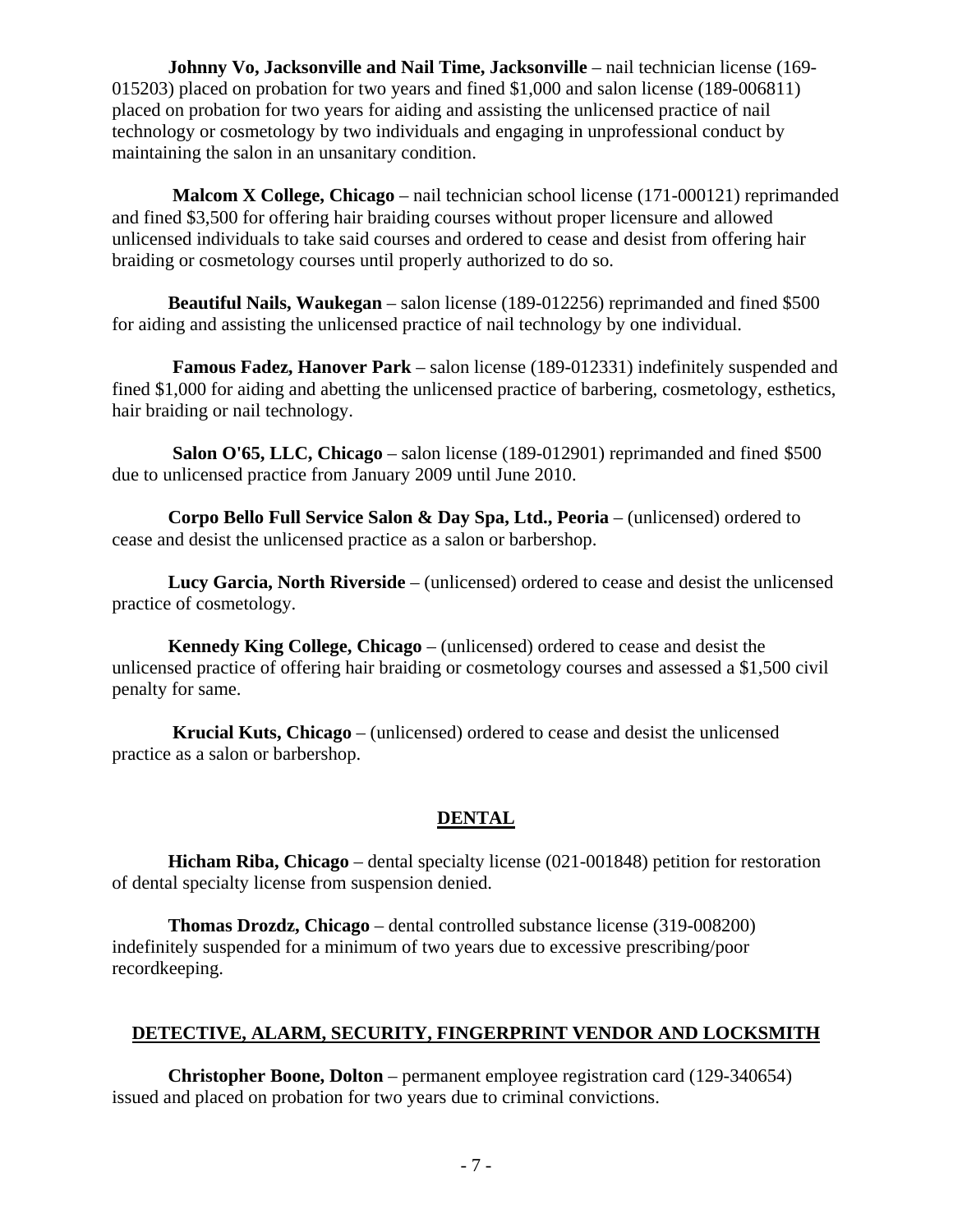**Clifford Haywood, Chicago** – permanent employee registration card (129-172030) revoked for being more than 30 days delinquent in the payment of child support.

**Delano Hunter, Chicago** – permanent employee registration card (129-324893) revoked for being more than 30 days delinquent in the payment of child support.

 **Rodell Johnson, Chicago** – permanent employee registration card (129-183219) revoked for being more than 30 days delinquent in the payment of child support.

 **Lawrence Littlejohn, Chicago** – permanent employee registration card (129-183157) and firearm control cards (229-066905 & 229-067205) revoked for being more than 30 days delinquent in the payment of child support.

 **Sean Schuelke, Wonder Lake** – permanent employee registration card (129-261183) placed on probation for one year due to unreported misdemeanor arrest and conviction in 2001.

 **Carl Sheegog, Gary, IN** – permanent employee registration card (129-223671) placed on probation for one year effective upon payment of fees and filing of forms due to criminal convictions.

 **Kenneth Sigers, Chicago** – permanent employee registration card (129-042232) revoked for being more than 30 days delinquent in the payment of child support.

 **Daniel Slavov, Chicago** – permanent employee registration card (129-340655) issued and placed on probation for one year for failure to disclose criminal convictions.

 **Robert Watson, Chicago** – permanent employee registration card (129-033674) revoked for being more than 30 days delinquent in the payment of child support.

#### **MASSAGE THERAPY**

**James Rainbolt, Algonquin** – massage therapist license (227-009075) placed on indefinite probation after defaulted on an Illinois educational loan and has now entered into a repayment agreement.

 **Michael Robinson, Naperville** – massage therapist license (227-007266) placed on indefinite probation after defaulted on an Illinois educational loan and has now entered into a repayment agreement.

 **Bernadette Choate, Burbank** – (unlicensed) ordered to cease and desist the unlicensed practice of massage therapy or holding herself out as being able to provide massage services and assessed a \$500 civil penalty.

 **Crystal Formosa-Hess, Carterville** – (unlicensed) ordered to cease and desist the unlicensed practice of massage therapy or holding herself out as being able to provide massage services to members of the public.

 **Dana Levin, Montgomery** – (unlicensed) ordered to cease and desist the unlicensed practice of massage therapy or holding herself out as being able to provide massage services and assessed a \$500 civil penalty.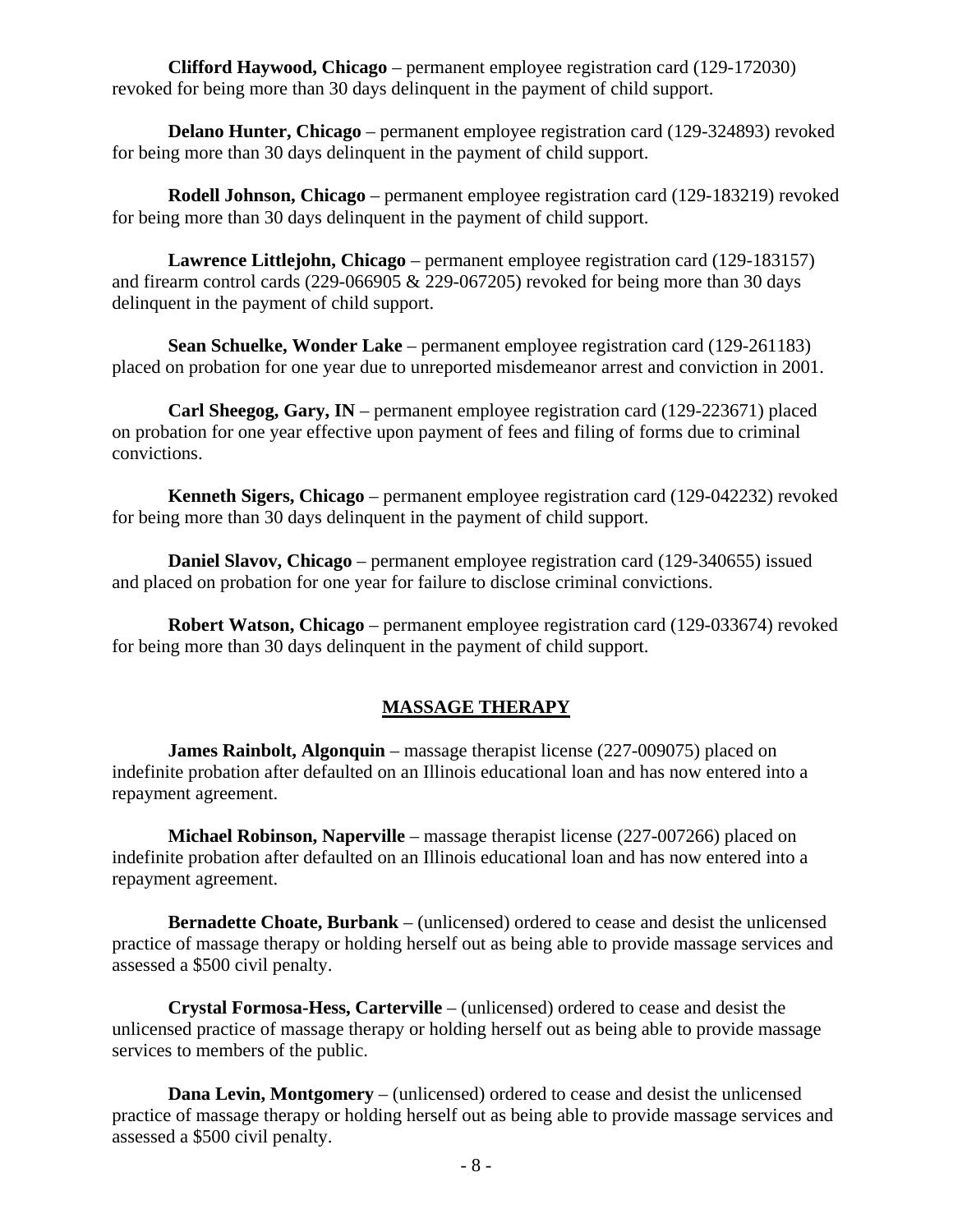#### **MEDICAL**

 **Kashif Ansari, Durham, NC** – physician and surgeon license (036-101152) placed in refuse to renew status after being disciplined by the state of Texas.

 **Frank Apantaku, Chicago** – physician and surgeon license (036-055818) reprimanded and fined \$500 for failure to diagnose a bile duct leak in a patient and failure to obtain appropriate care for the patient.

**Daniel Bercu, Nashville, TN** – physician and surgeon license (036-076510) placed in refuse to renew status for failure to respond to Department's 60 day and 10 day Mandatory Report Request.

**James Doran, Harrisburg** – physician and surgeon license (036-123550) reprimanded and fined \$500 for failure to supervise the removal of tattoos by use of a laser.

 **Kwabena Mawulawde, University Heights, OH** – physician and surgeon license (036- 087891) placed in refuse to renew status after being disciplined by the state of Ohio.

 **Lawson McNary, Lebanon, KY** – physician and surgeon license (036-075410) placed in refuse to renew status after being disciplined by the state of Kentucky.

 **Kasimu Moody, LaFayette, LA** – physician and surgeon license (036-114067) placed in refuse to renew status after being disciplined by the state of Louisiana.

 **Susan Primmer, Somerset, NJ** – physician and surgeon license (036-067138) placed in refuse to renew status after being disciplined by the state of New Jersey.

 **Rajesh Rangaraj, Alpharetta, GA** – physician and surgeon license (036-114523) placed in refuse to renew status after being disciplined by the state of Georgia.

 **Gummadapu Rangarao, West Frankfort** – physician and surgeon license (036- 049089) placed in refuse to renew status after being disciplined by the state of Alabama.

 **Ana Stipisic, Chicago** – physician and surgeon license (036-052560) reprimanded and fined \$500 for failure to properly diagnose breast cancer on a patient mammogram.

 **Elton Tinsley, Chicag**o – physician and surgeon license (036-079325) restored to indefinite probation after defaulted on an Illinois educational loan and has now entered into a repayment agreement.

**Jose Zavaleta, Pineville, LA** – physician and surgeon license (036-119214) reprimanded after being disciplined by the state of Louisiana.

 **Aimee Hamilton, Green Bay, WI** – chiropractor license (038-011884) issued with reprimand after being disciplined by the state of Wisconsin.

 **John Beyler, Carbondale & Keith Beyler, Murphysboro** – (unlicensed) both ordered to cease and desist unlicensed practice of medicine, including but not limited to laser tattoo removal and each assessed a \$250 civil penalty.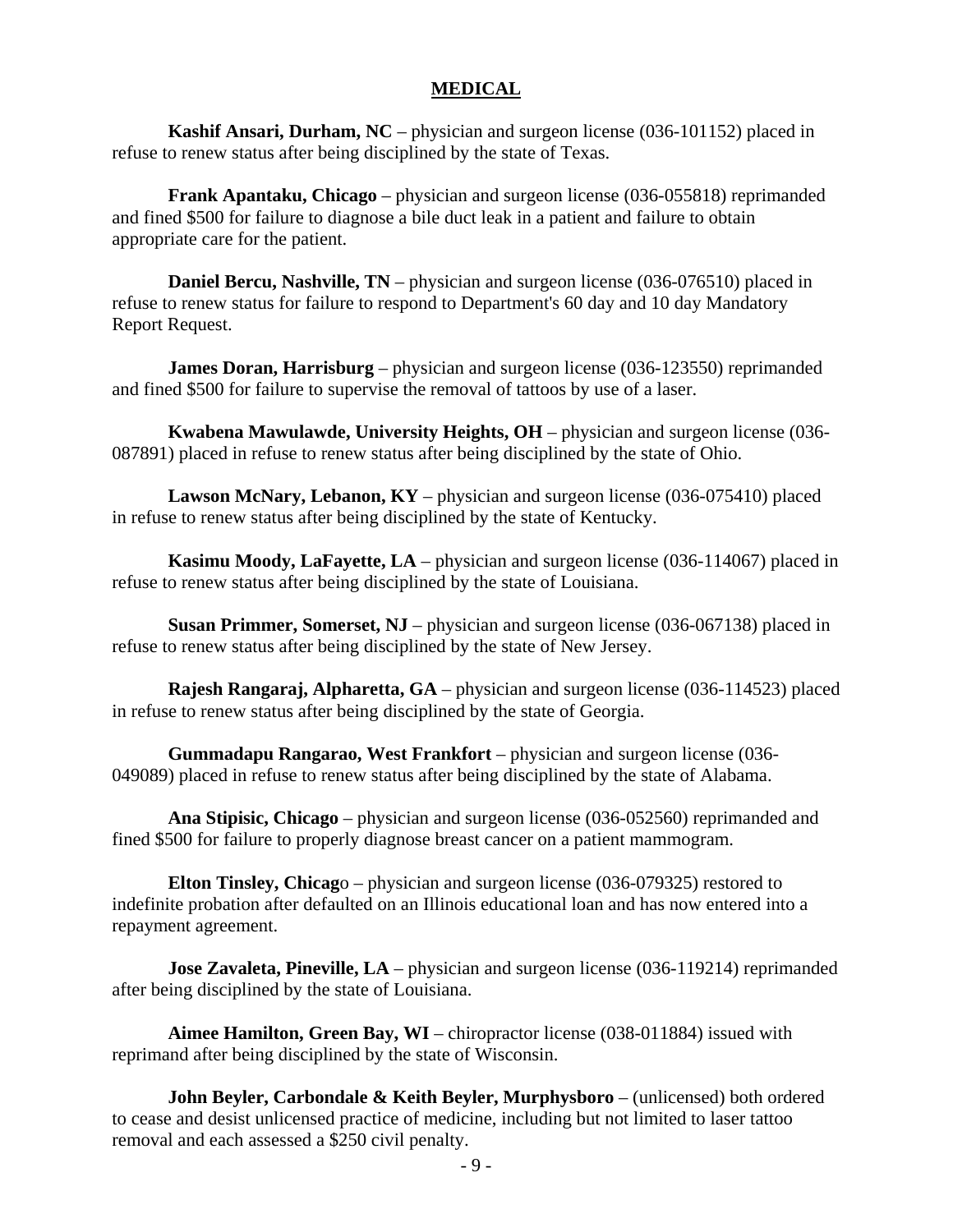**Steve Gillani, Roselle** – (unlicensed) ordered to cease and desist the unlicensed practice of medicine, including but not limited to engaging in hair removal treatments and other treatments through the use of a laser or an Intense Pulsed Light and assessed a \$2,500 civil penalty.

#### **NURSING**

 **Aimee Aplin, Galesburg** – registered nurse license (041-373466) reprimanded for a single violation of the Health Insurance Portability and Accountability Act when she accessed the records of a patient she was not treating.

 **Michelle Boilek, Munster, IN** – registered nurse license (041-390128) issued with reprimand after being disciplined by another jurisdiction.

 **Andrea Carder, Clinton, IA** – registered nurse license (041-345512) placed on indefinite probation with work restrictions for a minimum of three years for diverting controlled substances.

**Joleen Diehl, Aledo** – registered nurse license (041-367162) reprimanded after tested positive for Demerol while employed at a facility in the state and having failed to present a valid prescription.

 **Leanne Dix, Forest Park** – registered nurse license (041-329644) restored to indefinite probation for a minimum of three years.

 **Christina Draffen, Pekin** – registered nurse license (041-237263) reprimanded for failure to follow the policies and procedures of a facility regarding submitting to a drug screen when requested.

**Denise Fleck, Mesa, AZ** – registered nurse license (041-363957) reprimanded after being censured by the state of Arizona.

 **Renee Glich, Willow Springs** – registered nurse license (041-329197) automatically and indefinitely suspended for a minimum of 12 months for violating the terms of her probation.

 **Kathrine Goddard, Springfield** – registered nurse license (041-345897) revoked for testing positive for Cocaine during a pre-employment drug screen and practicing nursing on a suspended license.

 **Michele Guido, Batavia** – registered nurse license (041-263887) automatically and indefinitely suspended for a minimum of 12 months for violating the terms of her probation.

 **Lynda Hagler, Mesa, AZ** – registered nurse license (041-243399) placed in refuse to renew status after being disciplined by the state of Arizona.

**Jacquelynn Hubbard, Hardin** – registered nurse license (041-332991) automatically and indefinitely suspended for a minimum of 12 months for violating the terms of her Care, Counseling and Treatment Agreement.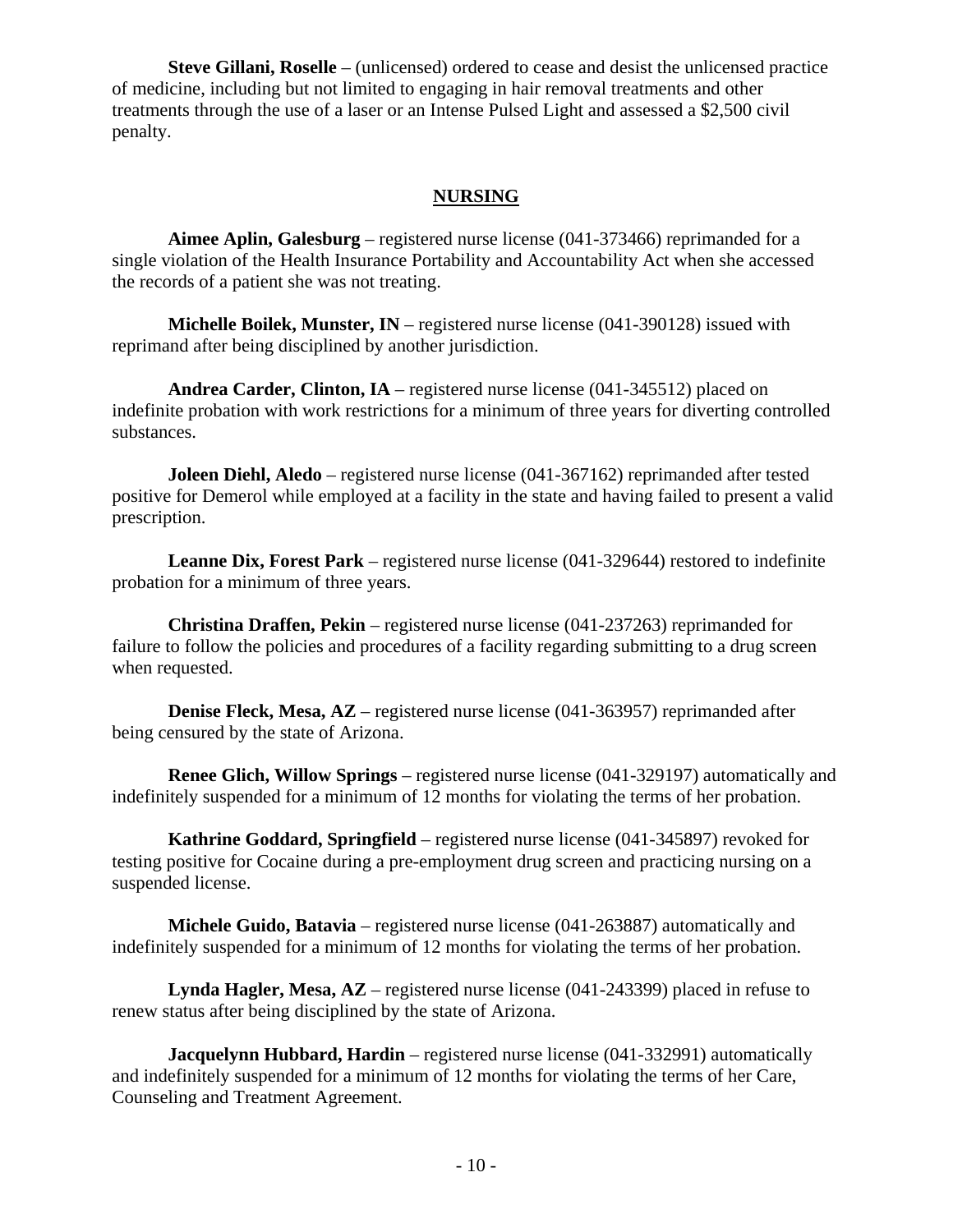**Catherine Karrick, Lawndale** – registered nurse license (041-332285) placed on indefinite suspension for a minimum of one year for diverting controlled substances from her former employers.

**Paul Lauer, Kenosha, WI** – registered nurse license (041-262020) restored to indefinite probation with work restrictions for a minimum of three years effective upon payment of fees, filing of forms and completion of continuing education, if required.

 **Pamela Markos, Homer Glen** – registered nurse license (041-204163) indefinitely suspended due to unfitness for practice.

 **Mary Norris, Princeton** – registered nurse license (041-093475) placed on indefinite suspension after being disciplined by another jurisdiction and failure to report said discipline.

 **Catharine O'Donnell, Crystal Lake** – registered nurse license (041-275939) placed on indefinite probation with work restrictions for a minimum of three years for having diverted controlled substances while employed at a facility in the state.

 **Lauri Papierski, Lemont** – registered nurse license (041-252579) reprimanded for being convicted of Class A misdemeanor theft for which she has paid fines, costs and restitution and successfully completed 12 months of conditional discharge.

 **Carla Powell, Clarendon Hills** – registered nurse license (041-390152) issued with reprimand due to a sister state discipline.

**Jennifer Pudlewski, Woodstock** – registered nurse license (041-330135) placed on indefinite probation with work restrictions for a minimum of three years for failure to chart some medication, pre-charted some medications before administering and wasted medication without a witness.

 **Valerie Radloff, Orland Park** – registered nurse license (041-252862) automatically and indefinitely suspended for a minimum of 12 months after tested positive for Tramadol and for failure to call in for drug tests in violation of her probation.

 **Patricia Scoggin, Virginia Beach, VA** – registered nurse license (041-122989) placed in refuse to renew status after being disciplined by the state of Arizona.

 **Ariston Tan, Palatine** – registered nurse license (041-356523) reprimanded due to a 2009 misdemeanor conviction.

 **Lisa Tarala, Chicago** – registered nurse license (041-287705) automatically and indefinitely suspended for a minimum of 12 months for having violated a Care, Counseling and Treatment Agreement when she withdrew from an Agreement with the Illinois Professionals Health Program.

**Susan Trefny, Kenosha, WI** – registered nurse license (041-304494) automatically and indefinitely suspended for a minimum of six months due to a violation of probation - tested positive for Tramadol, a drug for which she had no prescription.

 **Joy Turner, Flossmoor** – registered nurse license (041-255874) restored to indefinite probation after defaulted on an Illinois educational loan and has now entered into a repayment agreement.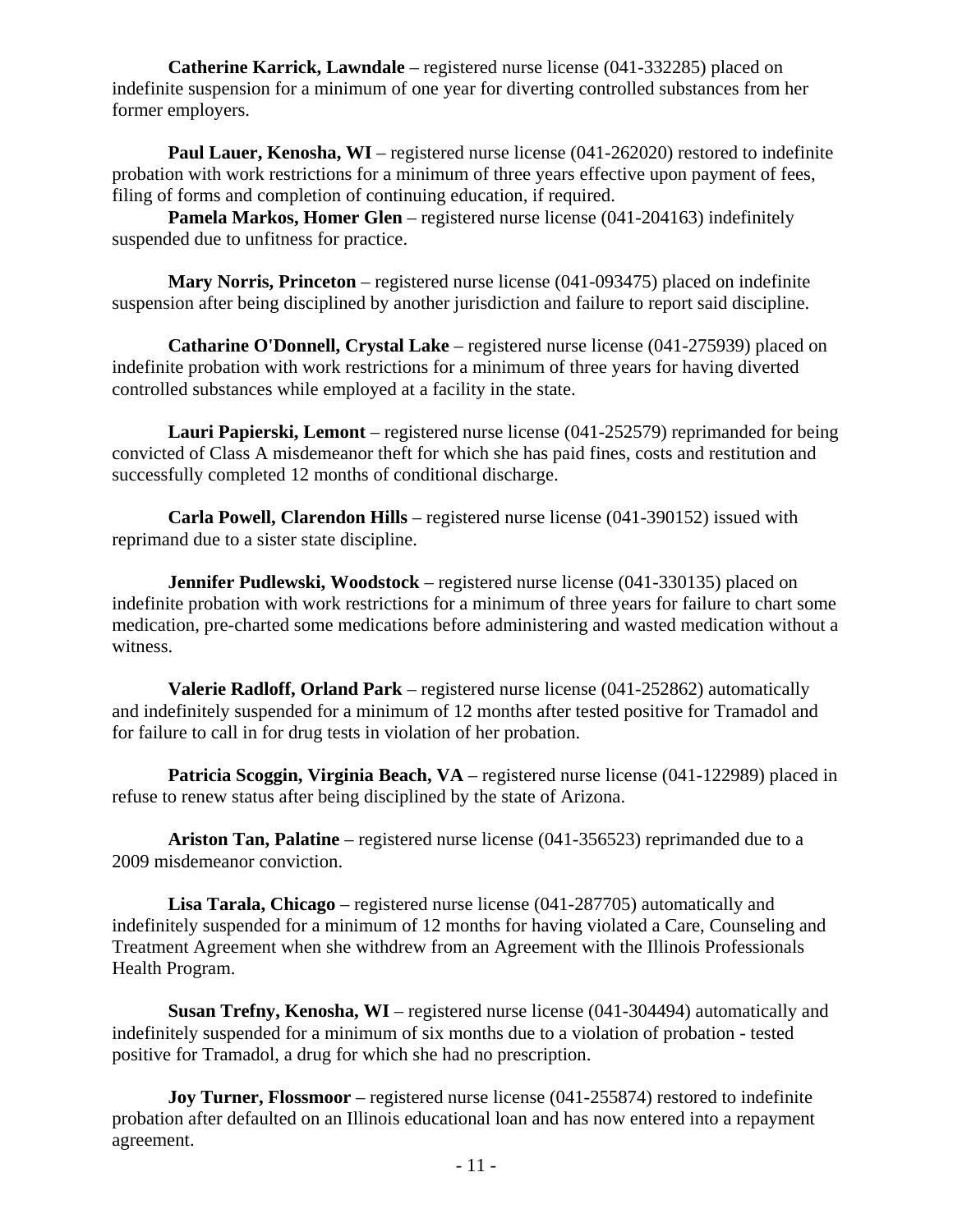**Kelly Akers, Springfield** – licensed practical nurse license (043-085971) automatically and indefinitely suspended for a minimum of 12 months for violating the terms of her probation.

**Jeanna Butler, Clinton** – licensed practical nurse license (043-086903) placed on indefinite probation after defaulted on an Illinois educational loan and has now entered into a repayment agreement.

 **Taren Cowan, Galesburg** – licensed practical nurse license (043-105208) placed on indefinite probation after defaulted on an Illinois educational loan and has now entered into a repayment agreement.

 **Nicole Dacenay, Arlington Heights** – licensed practical nurse license (043-101978) placed in refuse to renew status for having pled guilty to a misdemeanor assault and failed to report said conviction to the Department.

 **Barbara DeFilippi, Bradford** – licensed practical nurse license (043-045865) automatically and indefinitely suspended for a minimum of 12 months due to a violation of her probation.

 **Amanda Drone, Athens** – licensed practical nurse license (043-101930) placed on indefinite probation after defaulted on an Illinois educational loan and has now entered into a repayment agreement.

 **Stacy Earnst, Watseka** – licensed practical nurse license (043-090088) placed on indefinite probation after defaulted on an Illinois educational loan and has now entered into a repayment agreement.

**Jeanne Edwards, Glen Ellyn** – licensed practical nurse license (043-1212183) issued with reprimand due to a sister-state discipline.

 **Kimberly Foster, Litchfield** – licensed practical nurse license (043-104017) placed on indefinite probation after defaulted on an Illinois educational loan and has now entered into a repayment agreement.

 **Valerie Jones-Wrencher, Park Forest** – licensed practical nurse license (043-090208) placed on indefinite probation after defaulted on an Illinois educational loan and has now entered into a repayment agreement.

 **Christina Miller, Rockford** – licensed practical nurse license (043-090441) automatically and indefinitely suspended for a minimum of 12 months for violating the terms of her probation.

 **Christine Quinlan, Mason City** – licensed practical nurse license (043-086147) placed on indefinite probation after defaulted on an Illinois educational loan and has now entered into a repayment agreement.

 **Melissa Scott-Harrison, Mechanicsburg** – licensed practical nurse license (043- 086486) placed on indefinite probation after defaulted on an Illinois educational loan and has now entered into a repayment agreement.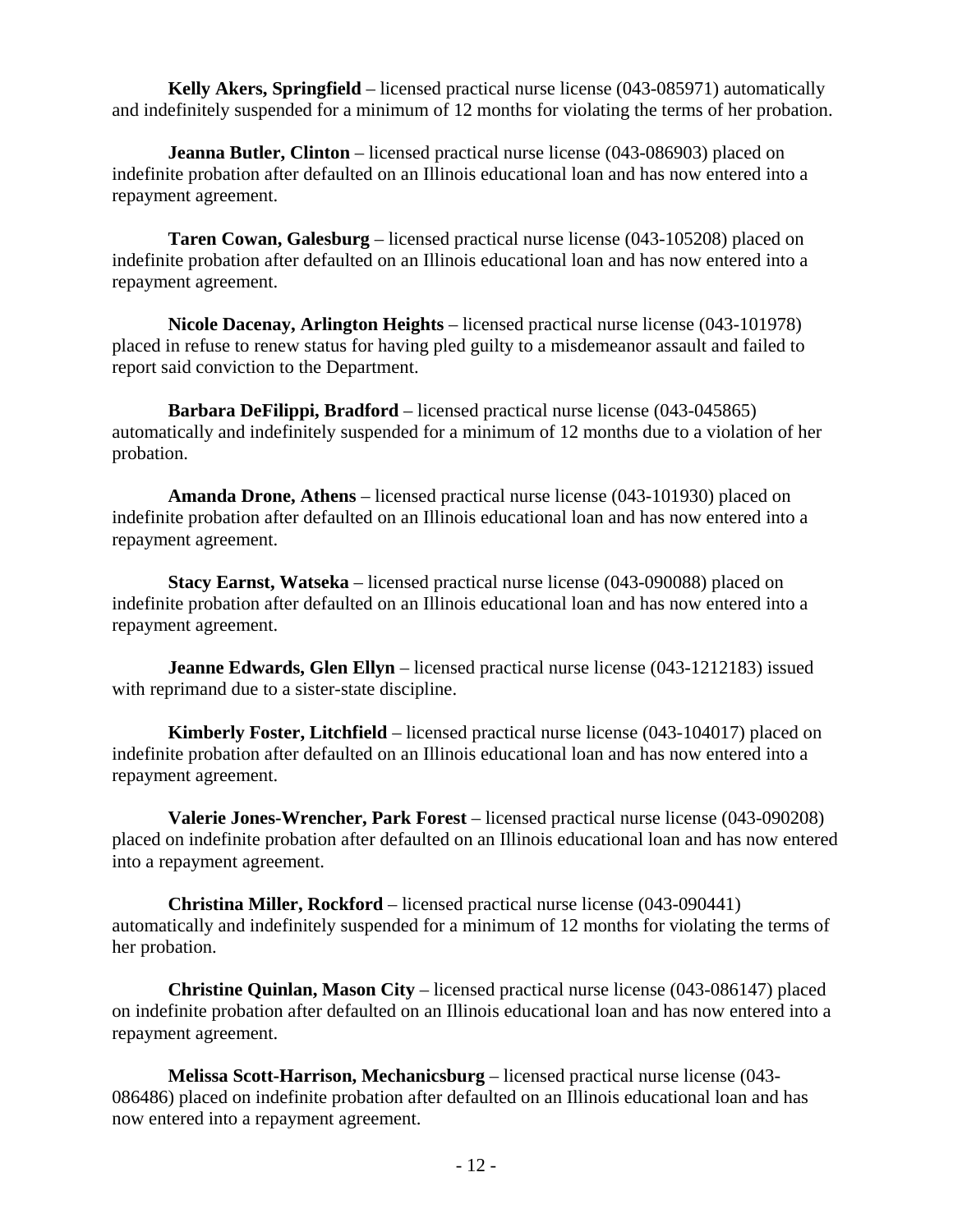**Kenya Seals, Chicago** – licensed practical nurse license (043-084657) placed on indefinite probation after defaulted on an Illinois educational loan and has now entered into a repayment agreement.

 **Annette Sears, Macomb** – licensed practical nurse license (043-073398) placed on indefinite probation after defaulted on an Illinois educational loan and has now entered into a repayment agreement.

 **Lisa Sway, Highland** – licensed practical nurse license (043-102917) placed in refuse to renew status for the diversion of 15 Hydrocodone tablets from a facility in the state.

 **Stephanie Villarreal, Ottawa** – licensed practical nurse license (043-106748) placed in refuse to renew status after tested positive for marijuana on July 2, 2010, falsified time cards twice and breached confidentiality while employed at a facility in the state.

 **Leaf Winston, Peoria** – licensed practical nurse license (043-103808) placed on indefinite probation after defaulted on an Illinois educational loan and has now entered into a repayment agreement.

 **Amelia Zornes, Quincy** – licensed practical nurse license (043-067803) placed in refuse to renew status due to a DUI conviction in May 2009 and a Disorderly Conduct in December 2009.

 **Erika Schulze, Highland** – advanced practice nurse license (209-006180) reprimanded for practicing without a collaborative agreement with her supervising physician.

 **Timothey Easterling, Hazel Crest** – (unlicensed) ordered to cease and desist the unlicensed practice of nursing and pay a \$1,000 civil penalty.

#### **NURSING HOME ADMINISTRATOR**

 **Pamela Lee, Berkeley** – nursing home administrator license (044-005999) reprimanded for submitting an investigative report to a state agency containing an alleged false statement of fact.

 **Raphael Zimmerman, Chicago** – nursing home administrator license (044-010322) suspended for 30 days for failure to properly screen, assess and supervise a resident.

#### **OPTOMETRY**

 **Stephen Kemerley, Warrenville** – optometrist license (046-008120) suspended for 30 days, followed by being placed on probation for 20 months due to a 2009 criminal felony conviction.

**Jennifer Lininger, Raymore, MO** – optometrist license (046-010427) issued with reprimand due to a 2007 criminal conviction.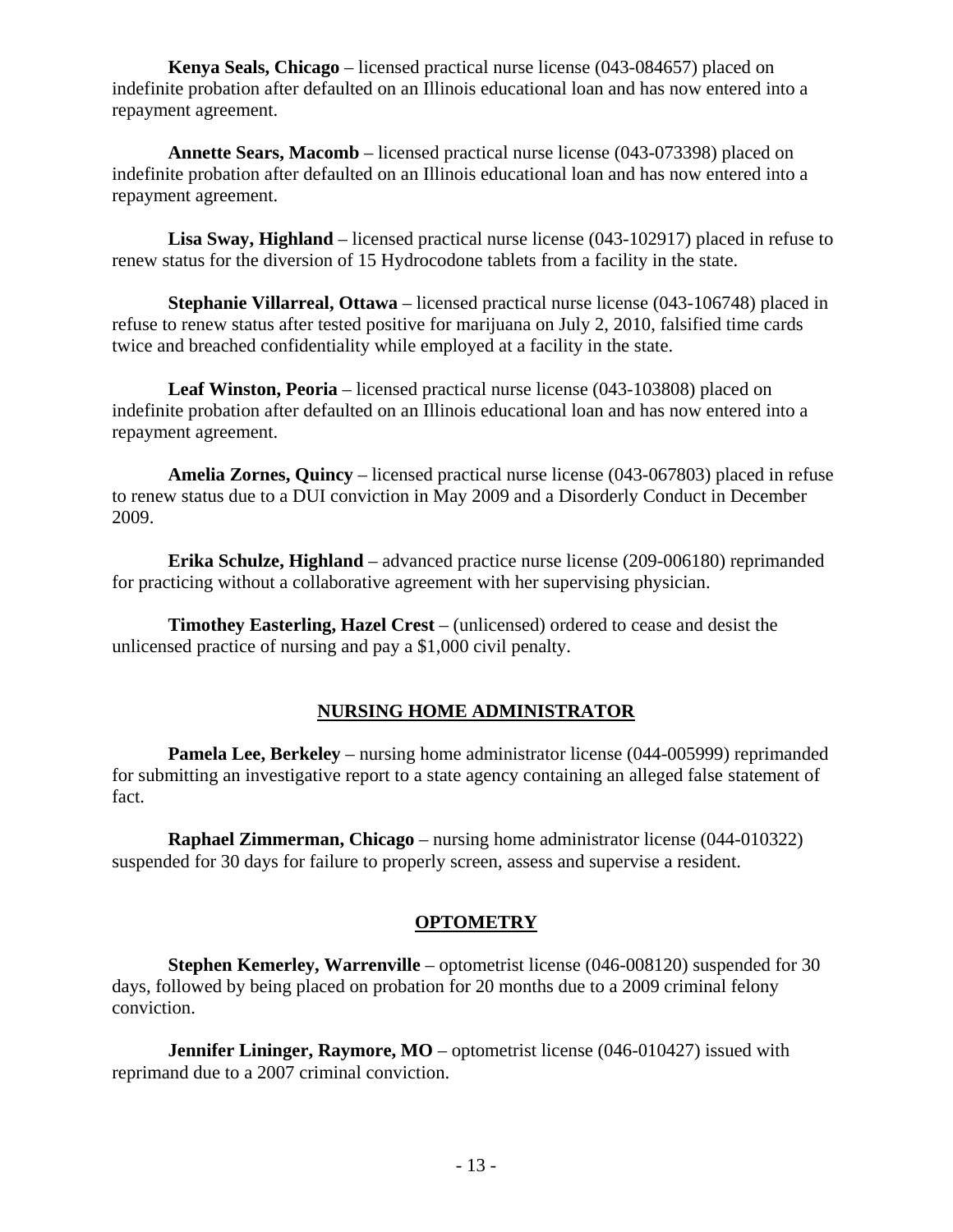#### **PHARMACY**

The following individuals' pharmacy technician licenses were placed in refuse to renew status after defaulted on an Illinois Educational Loan:

| Jem Maborang, Zion | 049-154507 |
|--------------------|------------|
|                    |            |
|                    |            |
|                    |            |
|                    |            |
|                    |            |
|                    |            |
|                    |            |

 **Richard Mendez, Chicago** – pharmacy technician license (049-186378) indefinitely suspended for a minimum of two years for his signing a written statement admitting to diverting controlled substances for intended sale to other individuals.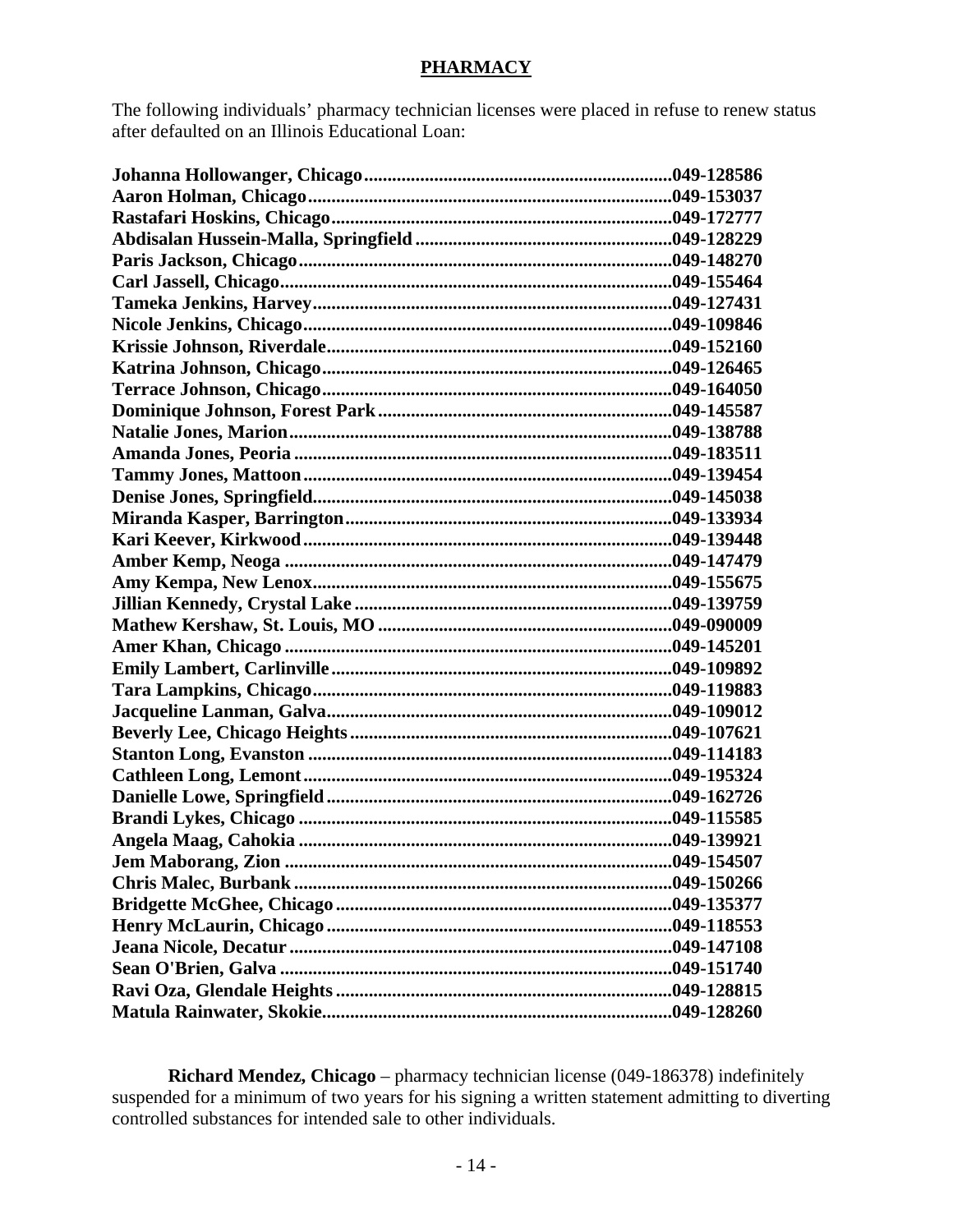**Suzanne Albrecht, Woodstock** – pharmacist license (051-286822) restored to indefinite probation for a minimum of five years effective upon payment of fees and filing of forms.

 **Wal-Mart Pharmacy, Lincoln** – pharmacy license (054-010000) reprimanded and fined \$15,000 for having employed a pharmacy technician whose license was in suspended status from May 2009 through October 2009.

#### **REAL ESTATE**

**Joshua Blank, Geneva** – real estate broker license (475-000392) suspended for one year and fined \$5,000 for failure to disclose his ownership interest in property he was attempting to sell to a client; failure to place a \$5,000 earnest money payment into escrow; improperly recommended that his client use his personal friend to provide the client with a mortgage, and improperly recommended that his client forgo an inspection of the subject property.

 **Michael Chang, Wheeling** – real estate broker license (475-105011) reprimanded with continuing education conditions for failure to return a security deposit after an agreement to rent commercial property was cancelled; he kept a portion of a security deposit as his commission when he should have demanded payment from the client rather than retain a portion of the other party's security deposit.

 **Stanley Myszkowski, Bloomingdale** – real estate broker license (475-103522) revoked and fined \$75,000 and real estate broker corporation license revoked and fined \$30,000 for failure to deposit earnest money in an escrow account, failure to return earnest money, and for not providing records requested by the Department.

 **Danial Riehle, Chicago** – real estate broker license (475-103374) placed in refuse to renew status for failure to perform contractual duties and failure to cooperate with the Department's investigation.

 **Wallace Rosenbaum, Evanston** – real estate broker license (475-042021) placed in refuse to renew status with conditions to restore after misrepresented that he completed 18 hours of continuing education required for broker license renewal.

 **Hitesh Seth, Lincolnwood and Cadence Realty, Lincolnwood** - real estate broker license (475-108335) and real estate broker corporation license (478-010772) indefinitely suspended for a minimum of one year for placing a lien against a client's property for unpaid real estate services when in fact no real estate services were ever provided.

 **James Singleton, Homewood** – real estate broker license (475-101571) indefinitely suspended for a minimum of three years and fined \$25,000 for failure to return earnest money as required by contract, failure to maintain escrow account records and for lacking signage at his place of business.

**John Thomas, Chicago** – real estate broker license (475-105472) revoked and fined \$5,000 for falsification of broker license application and failure to disclose prior felony criminal conviction for grand larceny in New York State.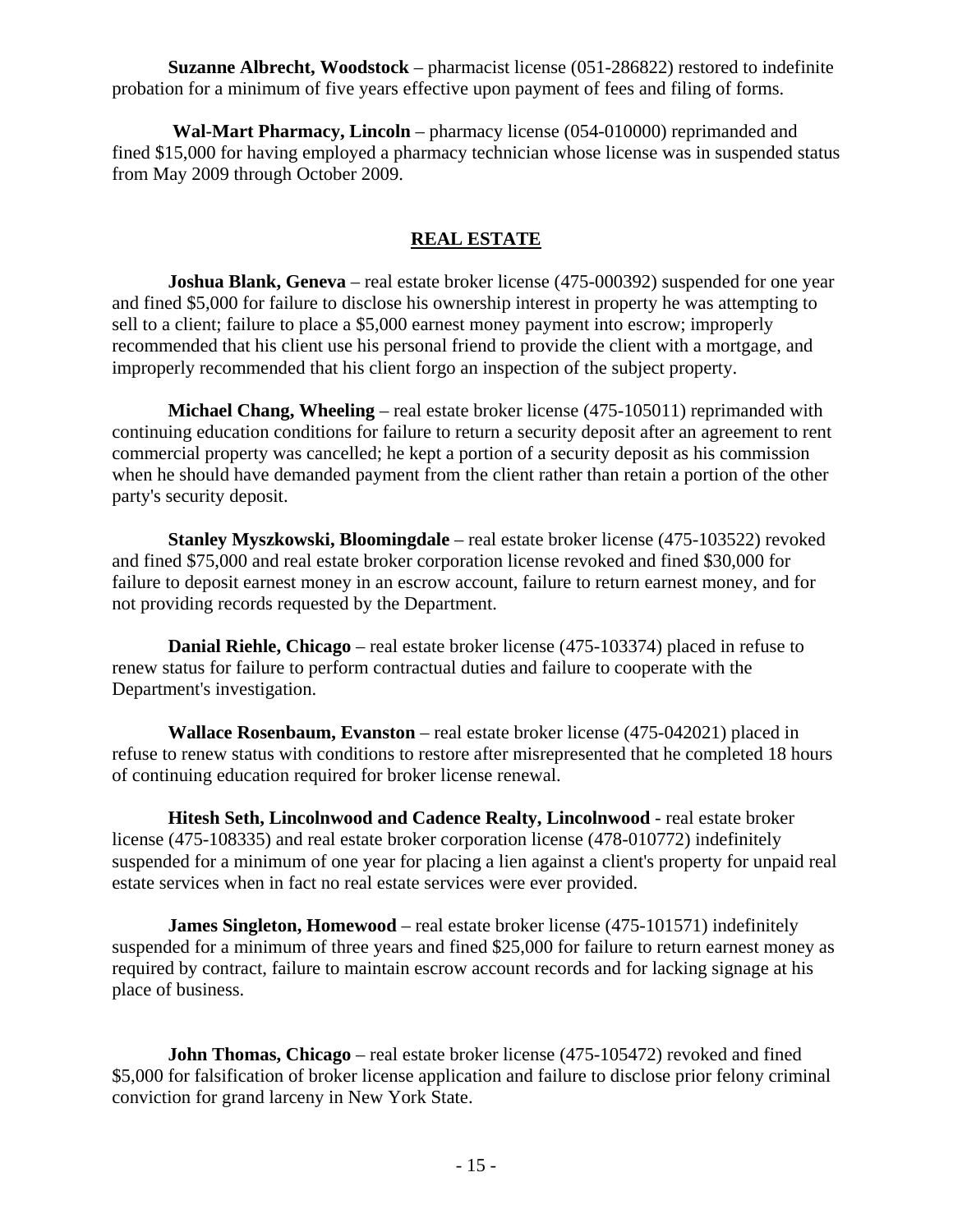**Ronald Ward, Chicago** – real estate broker application (475app2347519) ordered to cease and desist from advertising as a broker without a license.

 **Pamela Witzenburg, Palos Hills and Van Witz Real Estate Services, Inc., Palos Heights** – real estate broker license (475-099678) and real estate broker corporation license (478-008654) indefinitely suspended and fined \$50,000 for failure to fulfill contractual obligations and mismanaging funds while providing property management services; failure to maintain a separate account for funds and assessments, and failure to send requested escrow records to Department's investigator.

 **Gordon Woods, Chicago** – real estate broker license (475-066867) ordered to pay a \$500 fine for violating the terms of a prior consent order.

 **Tanisha Davis, Frankfort** – real estate salesperson license (476-391944) placed in refuse to renew status for using a straw buyer to purchase a property for her self, thereby engaging in dishonest dealing and dishonorable, unethical and unprofessional conduct.

 **Gustavo Jager, Elmwood Park** – real estate salesperson license (476-366830) indefinitely suspended for a minimum of two years for using a personal bank account instead of an escrow account to hold client earnest money.

 **Nancy Palermo, Westmont** – real estate salesperson license (476-337274) revoked and fined \$5,000 for violating the terms of a consent order.

**Pablo Sarmiento, Chicago** – real estate salesperson license (476-435083) automatically and indefinitely suspended for a minimum of six months for violating the terms of consent order.

 **Marc Stuckey, Peoria** – real estate salesperson license (476-397683) fined \$725 for failure to complete the required continuing education for renewal period.

 **Ricky Trinidad, Schaumburg** – real estate salesperson license (476-373109) fined \$800 for failure to complete the required continuing education for renewal period.

**John Trumbulovic, Chicago** – real estate salesperson license (476-369955) fined \$800 for failure to complete required continuing education for salesperson renewal period.

 **Michael Wolski, Lansing** – real estate salesperson license (476-402104) placed on indefinite probation due to a criminal conviction.

 **Cumberland Realty and Insurance Agency Inc., Norridge** – real estate broker corporation license (478-003901) indefinitely suspended for a minimum of five years and fined \$25,000 due to owner being convicted of Felony Mail Fraud and Corruptly Endeavoring to Impede the Internal Revenue Service.

 **Joseph Abbott, Flossmoor** – real estate salesperson license (556-003609) indefinitely suspended for numerous violations of USPAP while performing appraisal reports on at least three separate properties.

 **Kevin Brisker, South Holland** – certified residential real estate appraiser license (556- 002577) indefinitely suspended and fined \$10,000 for using the name and credential of another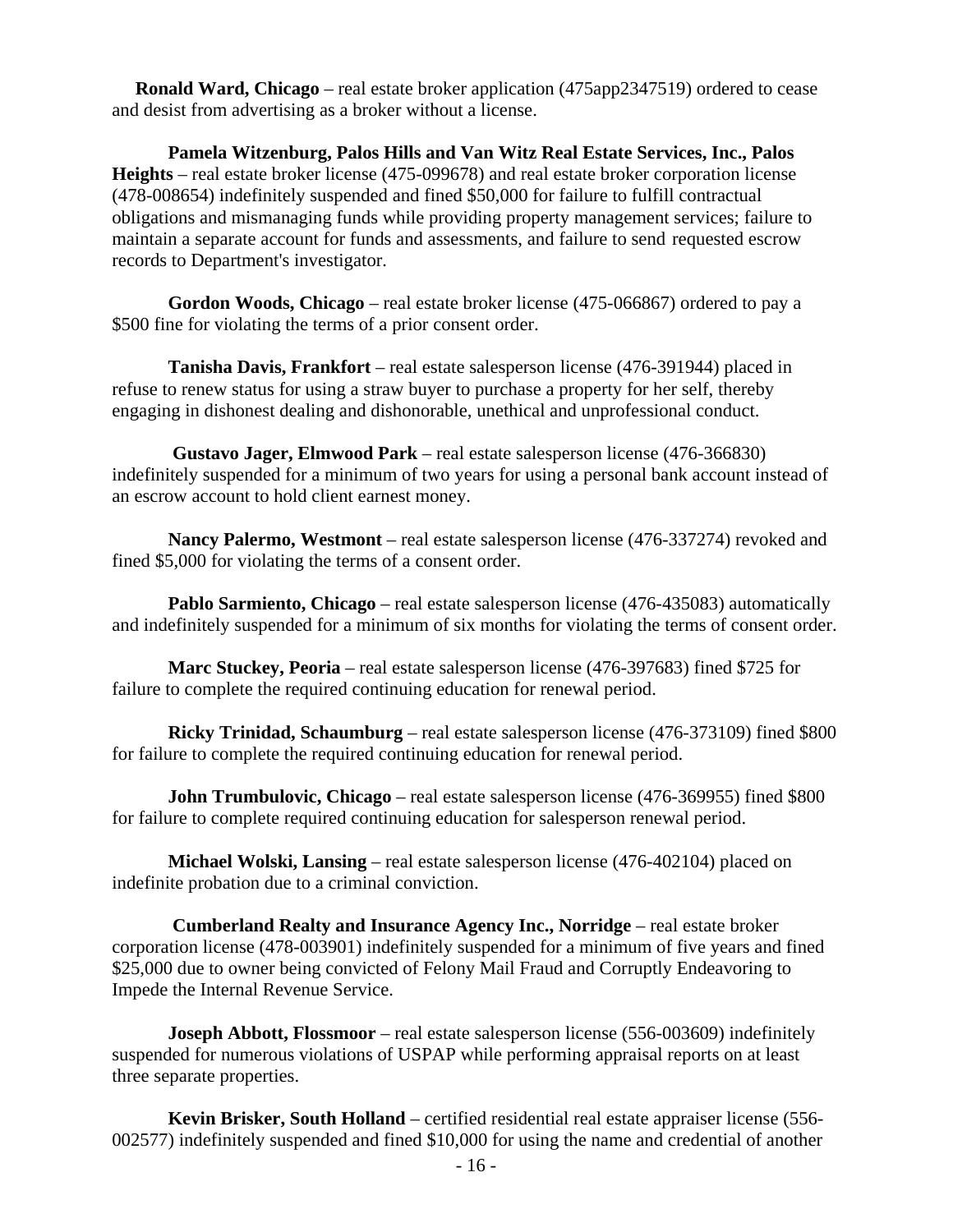appraiser for his own benefit and purposefully misrepresenting the author of several appraisal reports that he prepared in order to evade the requirements of a lender.

 **Edward Iacconi, Carol Stream** – certified residential real estate appraiser license (556- 001704) placed on probation for one year for submitting a plagiarized appraisal report to a client.

 **Debra Terry, Hazel Crest** – certified residential real estate appraiser license (556- 003201) revoked and fined \$500 due to incompetence in developing and communicating an appraisal, failure to respond to the Department's requests for information and failure to update her address of record.

 **Michael Banks, Aurora** – associate real estate trainee appraiser license (557-005662) issued and placed on probation for two years due to prior felony conviction.

 **Mary Williams, Aurora** – associate real estate trainee appraiser license (557-000305) revoked and fined \$2,500 for failure to furnish information to the Department upon written request.

 **Warren Davis, Flossmoor** – (unlicensed) assessed a \$25,000 civil penalty for practicing real estate without an Illinois license.

 **Steve Gramarosa, Elgin** – (unlicensed) ordered to cease and desist the unlicensed practice of real estate brokerage, sales or leasing.

 **Nathaniel Morgan, Palos Heights & N.E.M. Properties, Inc, Palos Heights** – (unlicensed) both assessed \$25,000 civil penalties for engaging in the unlicensed practice of real estate.

#### **ROOFING CONTRACTORS**

 **Eric Allard Construction Inc., Sherman** – roofing contractor license (104-008613) reprimanded and fined \$2,000 due to workmanship deficiencies in a roof installed which caused leaks and damage to the interior of the residence.

 **Haynes Construction Inc., Champaign** – roofing contractor license (104-015501) reprimanded and fined \$3,000 for operating on a cancelled license and for unprofessional conduct.

 **Nancy Roofing, Elgin** – roofing contractor license (104-013324) placed on probation for two years due to unprofessional conduct.

**Schrock Builders, Arthur** – roofing contractor license (104-014137) reprimanded and fined \$3,500 for practicing beyond the scope of its license by installing a shingle roof on a commercial property in Decatur, Illinois and failing to affix its license number to proposals as required by law.

#### **SOCIAL WORK**

**George Sargent, Winnetka** – social worker license (150-008731) reprimanded due to